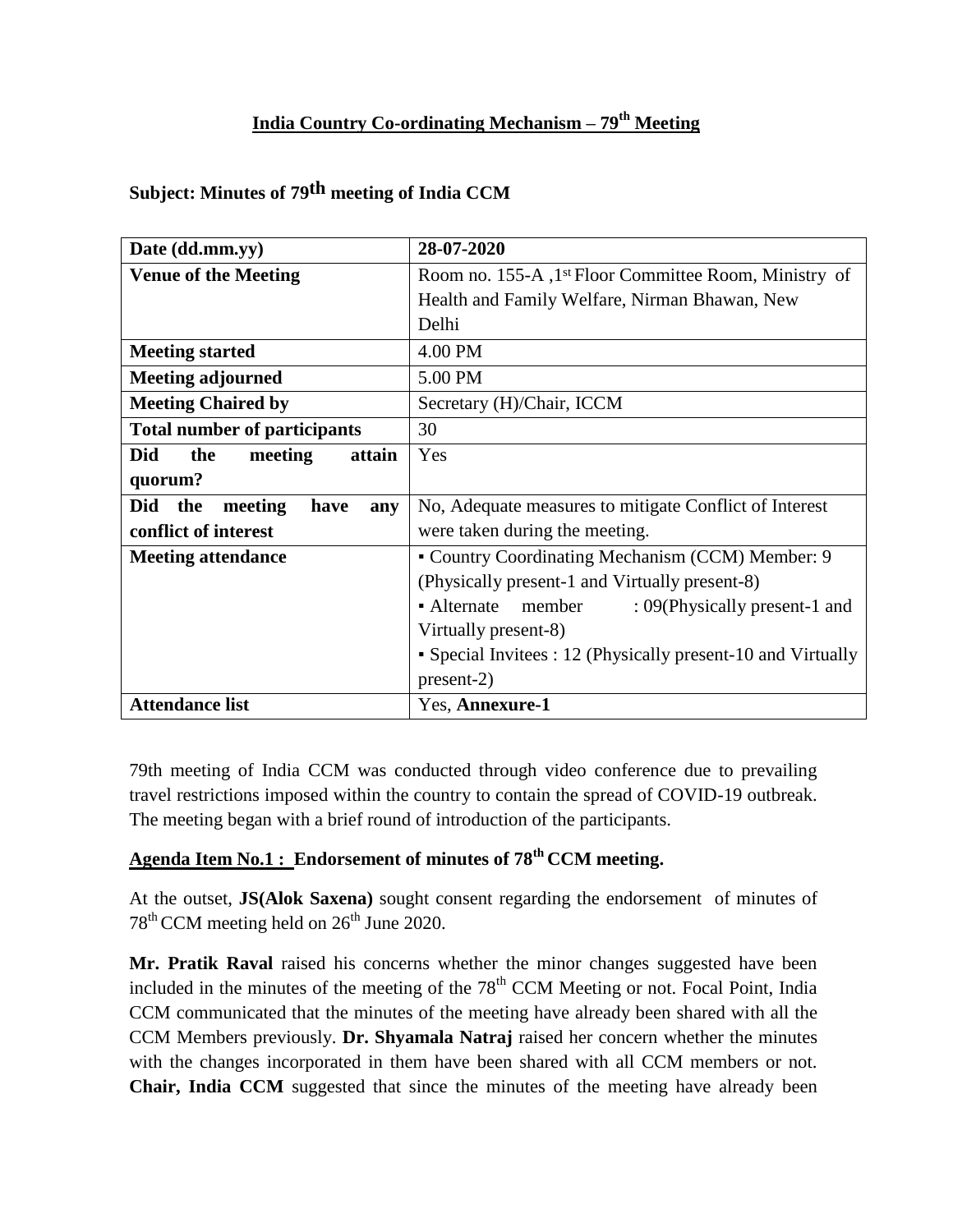shared, the same may be forwarded and shared again with all the CCM members and which may be considered endorsed.

### **Agenda Item 2:** *Update on Malaria Funding Request Proposal for period 2021-24 and endorsement by India CCM for submission to the Global Fund by 31st July 2020*

**JS(NVBDCP), Ms. Rekha Shukla** gave an introduction and salient points of the Malaria Funding Request proposal for the grant period 2021-24. She said that previously major focus was only on the 7 North Eastern states of India. This time 3 more states have been added namely Jharkhand, Chhattisgarh and Odisha. She also said that previously the major focus was on the procurement of commodities like LLINs. Initially procurement of LLINs was by Global Fund support which have now shifted to domestic budget also and have proved to be a major game changer in the field of malaria elimination. Apart from LLINs newer components like Monitoring & Evaluation, Entomological surveillance, data management, BCC/IEC, setting up of entomological surveillance and training units in the upcoming grant will prove to be a last mile push in the direction of malaria elimination in the country. She also appraised the members that apart from the government PR (NVBDCP), there will be another Non government PR, (Transport Corporation of India –TCI Foundation) in the upcoming grant. She also said that previously there were only 2 SRs for the states of Meghalaya and Mizoram, but in the current grant 5 SRs have been proposed—2 existing SRs, 2 for the states of Jharkhand and Chhattisgarh and another SR responsible for IEC abd BCC activities pan India.

**Director, NVBDCP, Dr. Neeraj Dhingra** then made a presentation highlighting the major points of the Malaria Funding Request Proposal for grant period 2021-24.

At the outset, he thanked Chair, India CCM for her commitment and continued support to Malaria Programme.

 He appraised that the grant allocation for the current grant is same as the last grant i.e 65 million USD

#### **Grant Allocation (April 2021-March 2024):**

- Out of the total 500 M USD, 65 Million USD has been allocated to malaria elimination program.
- The total 65 Million USD being allocated to Malaria elimination programme is further divided among the Government Principal recipients and Non-Government Principal Recipients (NGPRs). The Government PR (NVBDCP) will receive 52.17 Million USD(80%) and the NGPR [TCI Foundation] will get 12.83 Million USD (20%) .

Salient points of the presentation are as follows:

 Malaria disease burden declined significantly. Between 2000 and 2019**:** Cases declined from 2.03 million to 0.33 million (83.3%).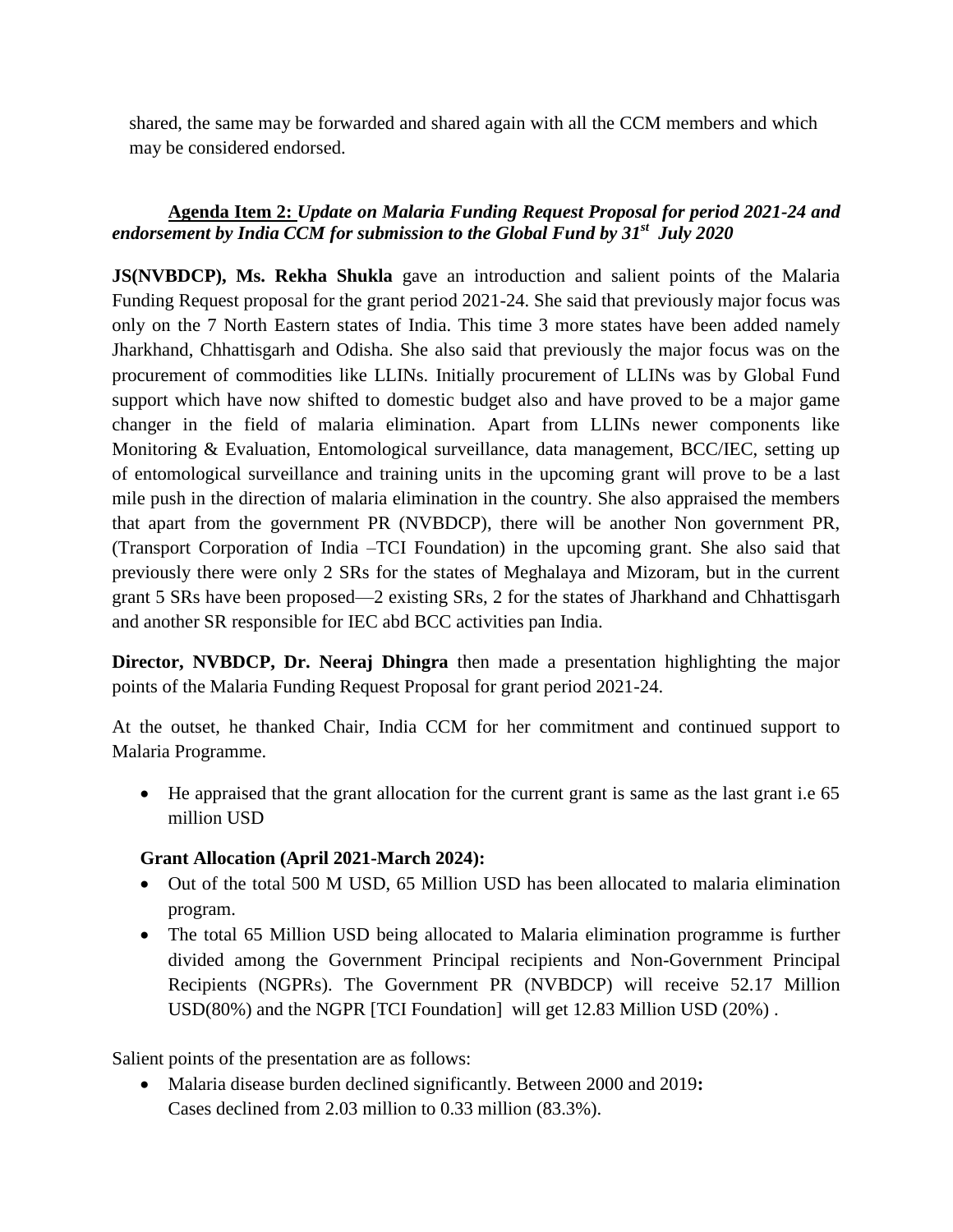Deaths declined from 932 to77 (91.7%).

- He said that although the disease burden of Malaria has come down drastically, still high endemic states such as the 7 North East States, Jharkhand, Chhattisgarh and Odisha continue to contribute to malaria burden.
- Chair, India CCM further stated that the number of cases reported is on a decline in many states. She also informed that in spite of the prevailing Covid-19 situation in the country, there has been continued distribution of LLINs across the country.
- He informed that in the current grant for the grant period, there will be two principal recipients (PRs)

| <b>Principal Recipient (PR)</b> | <b>Amount (million USD)</b> |
|---------------------------------|-----------------------------|
| <b>PR-1: NVBDCP</b>             | 52.17 (80%)                 |
| PR-2: TCI Foundation            | $12.83(20\%)$               |
| <b>Total</b>                    | 65 million                  |

 He informed that further, under PAAR (prioritized above allocation request), an amount of above 81 million have been earmarked for procurement of LLINs for NE states and Odisha.

#### **Key activities and proposed budget:**

- 1. **Program Management:** Interventions include Grant Management and Coordination & management of national disease control programme – **18.16 million USD**
- 2. **Vector Control:** Interventions include LLINs universal mass campaign and IEC/BCC in the field of vector control.—**35.19 million USD**
- 3. **RSSH: Community Systems Strengthening:** which includes community based monitoring – **3.38 million USD**
- 4. **RSSH: Human resources for health, including community health workers** which includes interventions such as In-service training (excluding community health workers) and remuneration & deployment of existing/new staff (excluding community health workers)—**5.65 million USD**
- 5. **RSSH: Health management information systems and M&E** which includes interventions such as programme management and data quality, routine reporting and surveys—**2.62 million USD**.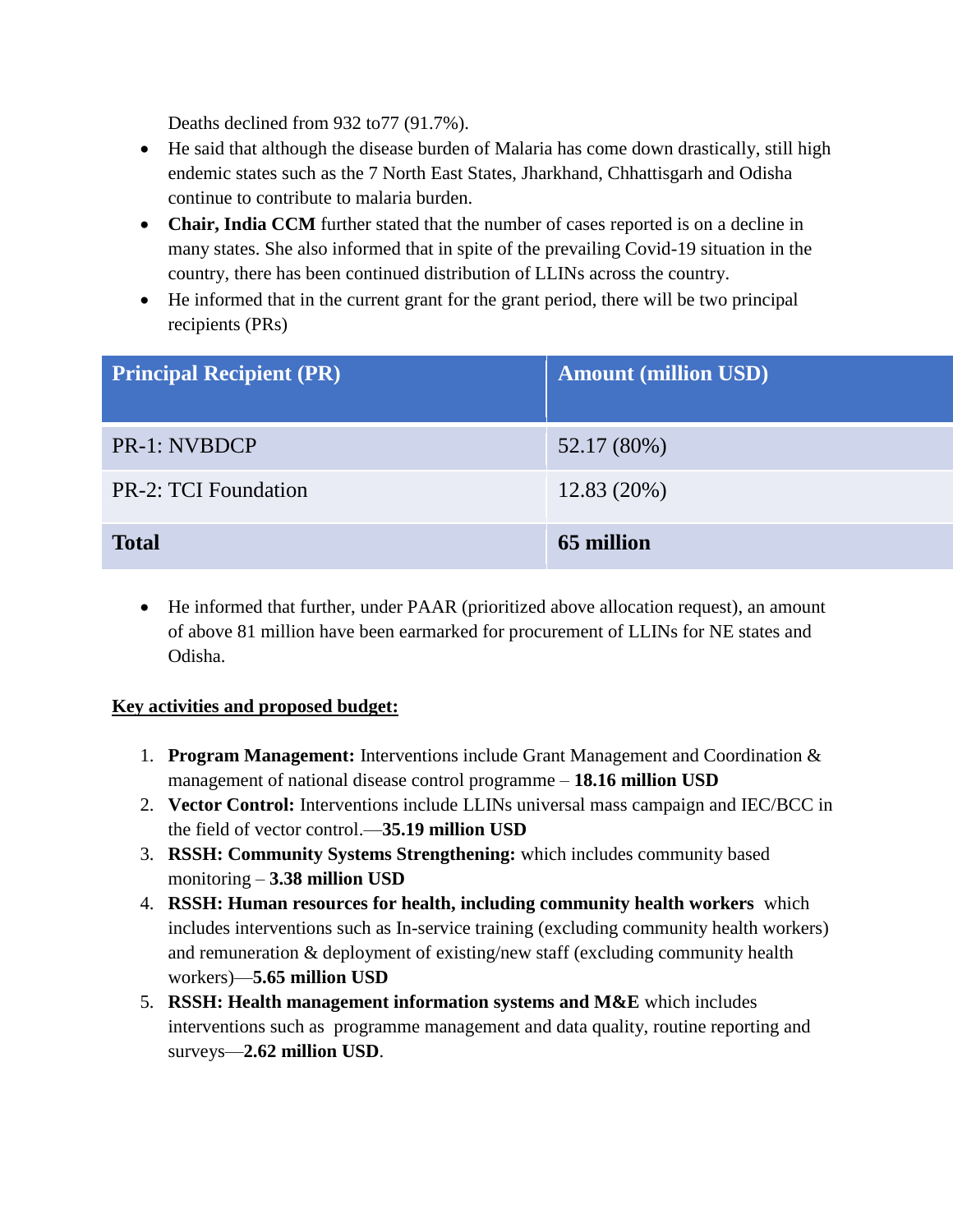### **Discussions related to Malaria funding Request:**

- **Dr. Shyamala Natraj** expressed her concerns regarding why no non government PRs were involved, some blank columns in the funding request and regarding enough budget for BCC material for BCC campaign of Malaria programme.
- **Dr. Avdhesh Kumar (Addl Director, NVBDCP)** responded that there is a non government PR namely TCI Foundation
- **JS(NVBDCP)** responded that all the relevant columns have already been filled and the blank columns are not relevant and will be marked "not applicable". She also responded that IEC/BCC have been given much importance in the new grant. She informed that there will be one full fledged SR working in the field of IEC/BCC operating in a Pan-India level.
- Since there were no more comments or suggestions from any members, **Focal Point, India CCM** expressed that the Malaria Proposal may now be considered "Endorsed".

**Chair, India CCM** expressed that this would be her last CCM Meeting. She thanked everybody for their dedication and hard work for the control and elimination of HIV, TB and Malaria.

**Vice Chair, India CCM** expressed her heartfelt gratitude for the immense and unconditional support of Chair, ICCM/Secretary {Health), MoHFW .She on behalf of Civil Societies and Key Populations thanked the Chair and expressed that she had been very encouraging to the cause of CSOs and key populations.

**Focal Point, India CCM** also conveyed his gratitude to The Chair for her undying support and encouragement.

### **Agenda item no. 3** *Update on India Funding Request Proposal for COVID-19 Response Mechanism*

- India CCM Focal Point made a presentation on update of India Funding Request Proposal for COVID-19 Response Mechanism.
- He informed the house that India's Funding Request Proposal for COVID-19 Response Mechanism for an amount of USD 50 M has been submitted to the Global Fund on  $30<sup>th</sup>$ May 2020. The Global Fund had assured an allocation of USD 16.25 M as Priority 1 and rest if additional funds are available.
- He also informed that in response, Global Fund has approved USD **20 million** for running of 100 CSCs, procurement of multi disease diagnostic platforms (159 machines) and PPEs for both HIV and TB programmes. An additional 2.11M USD have been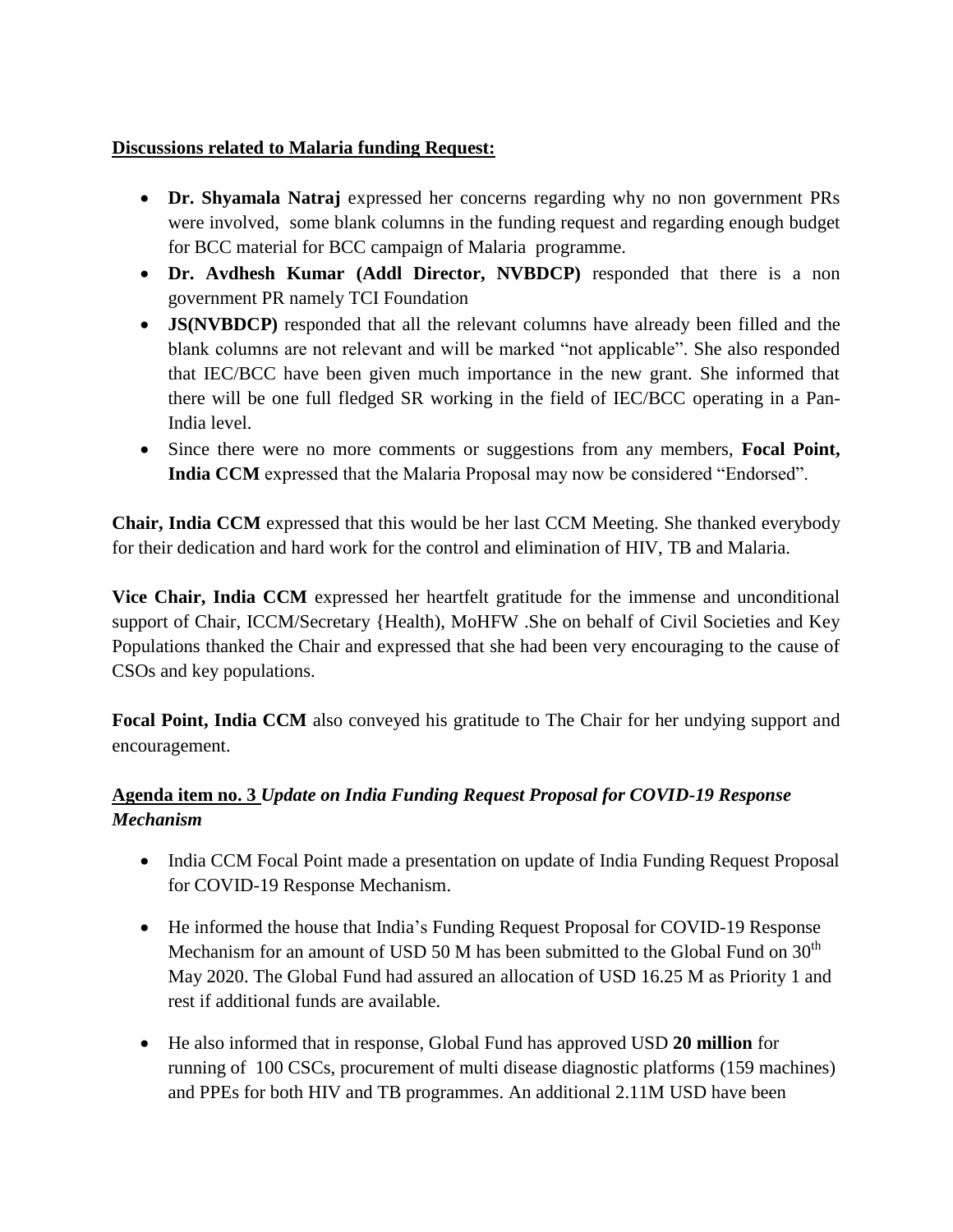allocated to Malaria Programme for the procurement of Long Lasting Insecticide treated Nets [LLINs].

- He further informed that Global Fund Country Team has indicated **USD 10 Million**  additional funding for Covid 19 response may be available to utilize for remaining already approved activities from Priority 2 such as: procurement of PPE kits, procurement of Bio-safety Cabinets class A 2 for 700 medical colleges/district hospital labs and medicines/commodities & counseling for HIV patients.
- He said that this is just for the information of India CCM for which concurrence may be sought if Global Fund agrees eventually.

### **Discussions related to Update on India Funding Request Proposal for COVID-19 Response Mechanism:**

- **Dr. Shyamala Natraj requested** consideration for the support for social protection for key populations. She informed that an email had been sent to the Global Fund asking for key populations which have been affected adversely in the prevailing times of Covid-19. She informed that most of them are not able to access rations and cash transfers as most of them do not have ration cards and jan dhan accounts. She further expressed whether it would be possible to remove components such as procurement of PPEs or equipments and include social protection
- **Focal Point India** CCM, in response, informed that Global Fund has just indicated availability of the additional funding andthey already have our proposal submitted earlier. He further informed that an email was sent to the Global Fund earlier conveying the issues raised by the Vice Chair and that their reply was already shared with the Vice Chair and all CCM Members.
- **JS (NVBDCP)** in response to Dr. Shyamala Natraj's request clarified that the additional funding by Global Fund is only for the disruption of health services under the pressing times of Covid-19 and mitigation of its effects of the three disease programmes which may include components like procurement of PPEs for health workers and bio-safety cabinets. Socio economic funding aspects may not be considered by the Global Fund.
- **Dr. Shyamala Natraj expressed** that we may reconsider and write to the Global Fund expressing the concerns of the affected key populations again.
- **JS(Alok Saxena)** suggested that all the suggestions made by Dr. Shyamala may be minuted and that we may further proceed as per the decisions of the new Chair.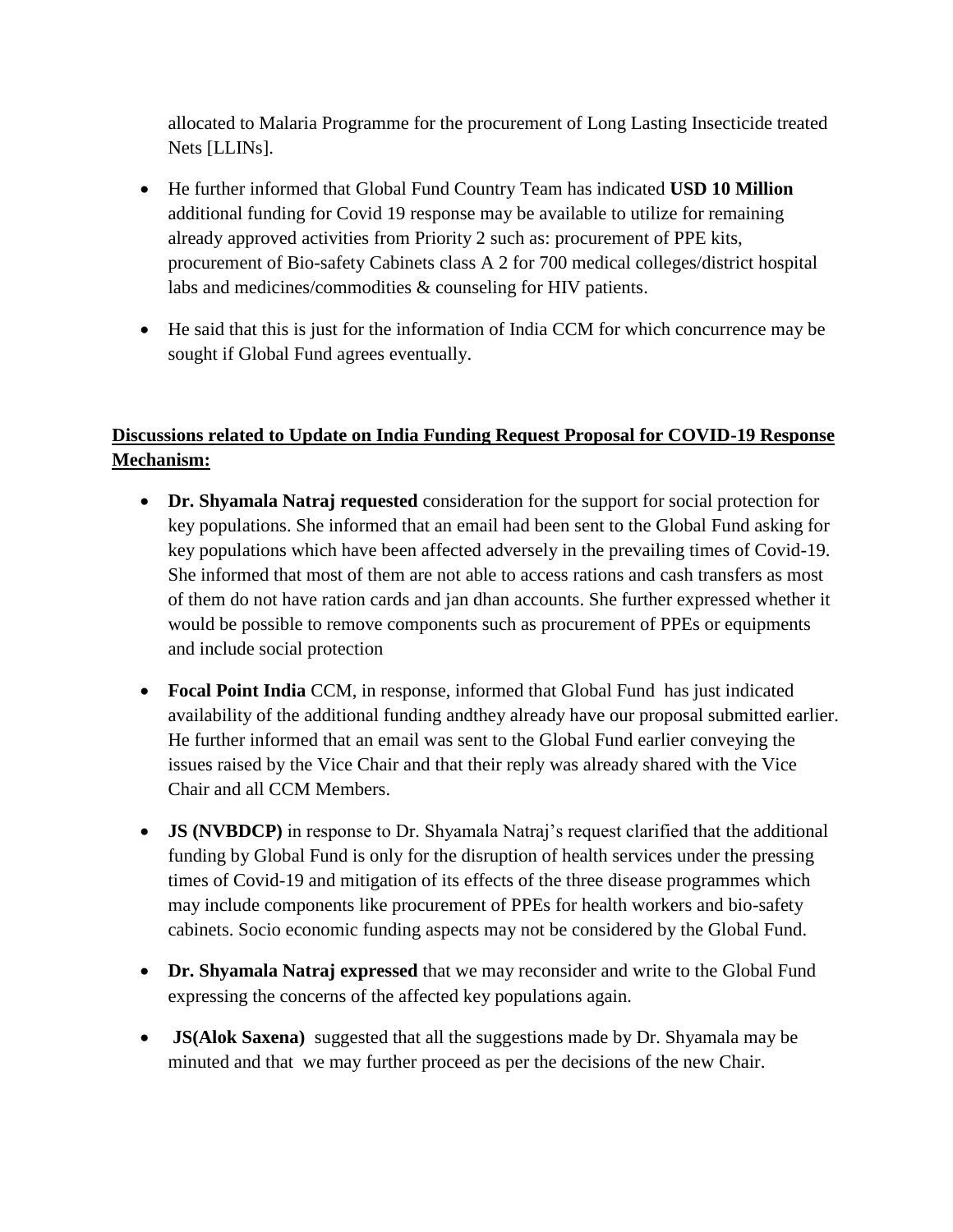The meeting concluded with a vote of thanks to the entire CCM for endorsing the proposal by India CCM Focal Point.

### **Decision Points of the 79 th India CCM Meeting are as follows:**

1. Funding Request for Malaria was endorsed by the CCM.

#### **Annexure 1**

### **List of Participants**

#### **CCM Members**

| Sl.<br>No.     | <b>Name</b>               | <b>Designation/Organization</b>                                    | <b>Physically Connected</b> |
|----------------|---------------------------|--------------------------------------------------------------------|-----------------------------|
| 1              | Smt. Preeti Sudan         | Secretary (HFW)/ Chair, I-CCM                                      | Yes                         |
|                |                           |                                                                    | <b>Virtually Connected</b>  |
| $\overline{2}$ |                           | Office of Secretary (H)Tamil Nadu                                  | Yes                         |
| 3              | Dr. Shyamala Nataraj      | Executive Director, SIAAP/Vice Chair, I-<br><b>CCM</b>             | Yes                         |
| $\overline{4}$ | Prof.Ramila Bisht         | Medicine<br>of<br>Social<br>Centre<br>and<br>Community Health, JNU |                             |
| 5              | Mr.Shridhar Pandey        | Secretary & Chief Executive Officer, GBJS                          | Yes                         |
| 6              | Mr.Bhakta Bihari Mishra   | Secretary, NIHIDA                                                  | Yes                         |
| $\overline{7}$ | Mr.Pratik Raval           | <b>Assistant Director, GIPA</b>                                    | Yes                         |
| 8              | Mr. Sudeshwar Kumar Singh | Secretary, TB Muktvahini                                           | Yes                         |
| 9              | Ms.Nisha Gulur            | President, NNSW                                                    | Yes                         |

#### **Alternate Members**

| Sl.No. | <b>Name</b>    | Designation/Organization | <b>Physically Connected</b> |
|--------|----------------|--------------------------|-----------------------------|
|        | Sh.Alok Saxena | JS, GFATM                | Yes                         |
|        |                |                          |                             |
|        |                |                          | <b>Virtually Connected</b>  |